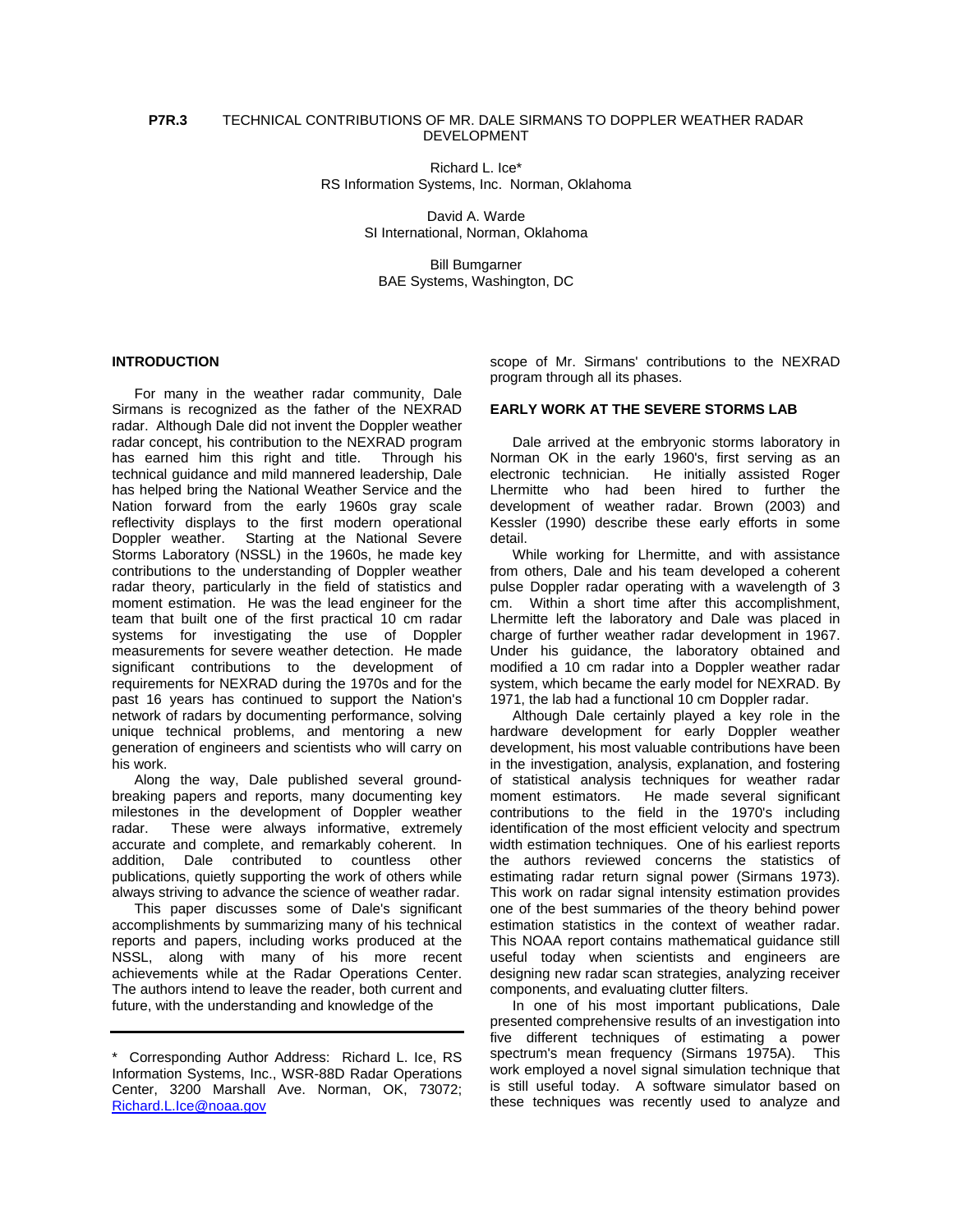validate a new clutter filter for the WSR-88D (Ice 2004). This simulator is a standard component of the commercial weather radar digital receiver and signal processor system software supplied by Sigmet Inc. which is the basis for the on-going WSR-88D Open RDA upgrade. His frequency estimator analysis work formed the basis for selection and development of the covariance argument or pulse pair processing (PPP) estimation techniques now standard in Doppler weather radars, including NEXRAD. He demonstrated the PPP estimator delivered unbiased estimates for the special case of symmetrical spectral density and white noise, and that it could deliver acceptable bias performance for more general cases. This analysis proved that the PPP estimator was an efficient way to produce velocity estimates, given the signal processing hardware performance constraints of the time. While direct frequency transform methods may someday supplant the PPP estimator, this technique remains the method of choice today. Practical implementation concepts were presented in a paper from around the same time (Sirmans 1975B).

Kessler (1990) also reports that Sirmans played a key role in the implementation of the so called "batch mode" wherein a series of low pulse repetition frequency (PRF) pulses are transmitted, followed by a series of higher PRF pulses, typically within a single azimuthal sample period. This combination of pulses allows for efficient unfolding of range ambiguous echoes without requiring additional elevation scans. The batch mode is in use today with the WSR-88D and was recently implemented by Sigmet Inc. in the commercial signal processor, which is the heart of the WSR-88D Open Radar Data Acquisition (ORDA) upgrade. At the 17<sup>th</sup> Conference on Radar Meteorology in 1976, NSSL members, including Dale, presented papers on a number of topics related to the range-velocity ambiguity problem. He contributed to the paper by Dr. Richard Doviak, which addressed some early possibilities for mitigating these ambiguities, including the concepts of staggering the PRF and transmitting pulses on two different frequencies (Doviak 1976). This work also contained a comprehensive discussion of limitations imposed by the spectrum width of the signal. In their paper on the use of two sampling rates, Sirmans and Bumgarner describe the dual PRF methods further and present calculations of the expected estimate variances for the velocity products resulting from the techniques (Sirmans 1976). This work included a discussion of confidence measures in the resulting estimates. It is interesting to note how advanced this work was for 1976 when one considers that the NEXRAD program is just now contemplating use of staggered PRT for insertion into WSR-88D scan strategies.

At this same conference, Dale contributed to work analyzing signal propagation attenuation characteristics of 5 cm radars (Weible 1976). At this time, he along with others, was defining the reasons why 10 cm radars should be used for quantitative hydrologic applications. This background would prove useful in his work supporting continued protection of the S-Band frequency allocations for weather radar applications in

light of current day efforts to reallocate the band for communications uses.

In 1977 Dale again collaborated with Doviak in producing a comprehensive survey of the problems of range and velocity ambiguities in the context of centimeter Doppler weather radars (Doviak 1978). This paper explains the Doppler dilemma in a particularly lucid fashion, covering the major issues with the design and operation of shorter wavelength radars, focusing on the 10 cm experience at NSSL. The paper is an excellent source on the concept of coherency with regard to the meteorological targets and thoroughly discusses limitations placed on range ambiguity. It further explains early concepts for mitigating range velocity ambiguities, including the use of spaced pairs and dual sampling techniques. At the end of the 1970's, Dale's significant contributions on Doppler radar at the NSSL were described in a wide-ranging tutorial article in the prestigious Proceedings of the IEEE (Doviak, 1979). This article concisely summarized the state of the art at the time, a state greatly advanced in that decade by the efforts of the NSSL team.

## **TRANSITION TO NEXRAD**

By the early 1980's, most of the science and basic engineering principles necessary to develop a usable Doppler weather radar were understood. The 1980's saw a period of requirements definition, validation, and full-scale development of the WSR-88D system. All through this period, Dale played a key role. It is certain he had a major influence in the selection of the critical NEXRAD system level performance requirements, particularly those pertaining to the accuracy of the moment estimators. He was a valuable member of the government and contractor team defining radar hardware specifications, especially those related to critical characteristics such as system phase noise, receiver noise figure, dynamic range and antenna performance. To date, he is sought by program members whenever questions arise or an interpretation of requirements is needed.

During the mid 1980's Dale also investigated issues related to the contamination of meteorological measurements from clutter, studying both normally propagated and anomalously propagated ground target returns. He provided a complete discussion of the characteristics of normal and AP clutter returns, along with explanations of atmospheric propagation models, in a report prepared for the NEXRAD Joint Systems Program Office (Sirmans 1987). This work demonstrated the theory was supported by radar measurements and the proposed NEXRAD clutter filter design was adequate for suppressing clutter contamination due to anomalous propagation conditions. In this work, Dale also discussed differences in signal statistics between normal clutter, AP clutter and precipitation and offered some hope that the inherent signal statistics could be used to automatically recognize AP clutter. It is interesting to note the current WSR-88D system employs an algorithm developed by the National Center for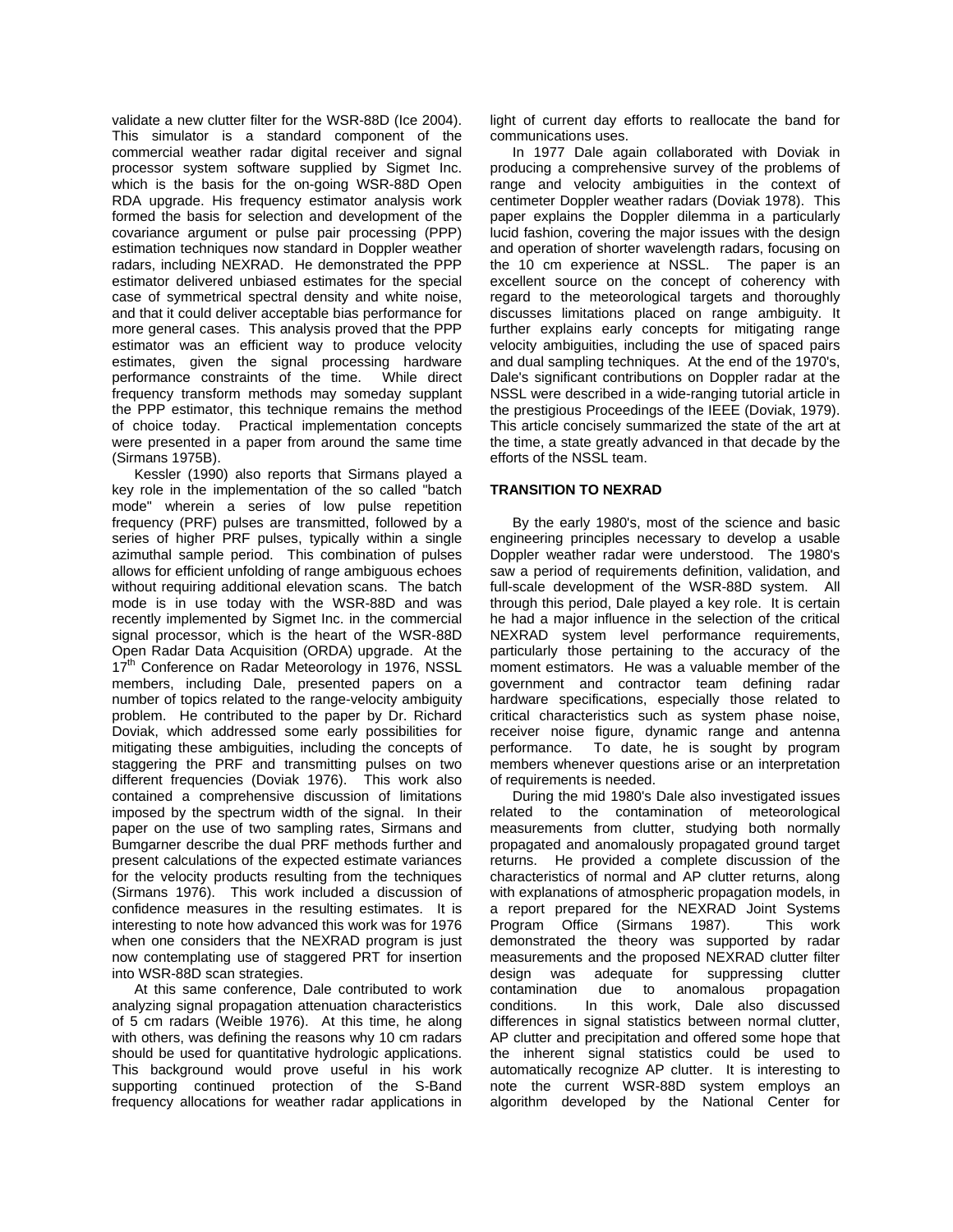Atmospheric Research that identifies probable AP clutter using signal statistics.

At the end of the 1980's, the US government had a first production version of the WSR-88D, ready for operational validation. Dale played a significant role in the achievement of this important milestone. Working with members of the NEXRAD program office, representatives from the three major NEXRAD agencies (DOD, DOC, and DOT), and his fellow NSSL scientists and engineers, he supplied major contributions to the NEXRAD Technical Requirements (NTR) document, which formed the basis for the full-scale development of the WSR-88D. The new S-band Doppler weather radar was elegantly described in an invited article for the Microwave Journal, which Dale co-authored with engineers from the NEXRAD prime contractor (Heiss 1990). By early 1990, Dale had left the Storms Laboratory to become the first Chief of the new NEXRAD Operational Support Facility (OSF) Engineering Branch, effectively becoming the Chief Engineer for all WSR-88D operations.

# **DOCUMENTING NEXRAD PERFORMANCE**

The first half of the decade of the 1990's saw the validation, production, and deployment of the WSR-88D network. It was a period of transition from the contractor's development and installation to the government's continued maintenance and support of the network. During 1989-1990, Dale coordinated the initial planning for continued engineering support for NEXRAD and began filling positions in his branch at the OSF bringing his team of hardware and software engineers together— including authors Ice and Bumgarner. During this period, he was a constant source of technical advice to both the government program office as well as the prime contractor. He continued his research, publishing the first OSF technical report, which discussed one of his frequent topics - issues related to range overlaid echoes (Sirmans 1990). This report presented a quantitative explanation of statistics related to velocity estimation in the particular cases of returns overlaid by second trip echoes. The work included discussions of relative powers of the strong and weak trips and how this relationship affected estimate bias. Some early guidance on how to select adaptable operating parameters for range unfolding algorithms came from this work.

By the end of 1990, however, Dale had retired from government service. Fortunately, after an absence of approximately a year, he returned to the NEXRAD program as an employee of the OSF support contractor, Titan Corporation. Around this time, Dale supported a couple of key technical developments, one concerning the polarization of the transmitted signals. The early design for the WSR-88D was based on transmitting circularly polarized waves. However, this type of signal tends to lose some of its polarization characteristics when propagating through heavy precipitation. The effect on the radar data, particularly reflectivity, is the creation of "shadows" or regions of reduced reflectivity behind area of heavy rainfall. He worked closely with

the program office and the prime contractor to validate a proposal to modify the radar to utilize linear horizontal polarization for the transmitted signal.

Upon delivery of the WSR-88D, the prime contractor was required to provide a specified suite of documentation, including technical manuals, drawings, and specifications. This document set was done in accordance with normal government procurement practices and in support of normal maintenance of the baseline. However, the initial documentation requirements did not sufficiently provide for the technical detail behind some of the more complex system design elements. This omission was because the government furnished a number of elements of the system, including specification of moment estimators, clutter filters, and meteorological product algorithms. This level of detail, however, was necessary for the OSF to perform future corrective actions of potential problems and to support development of enhancements. Notable among functions lacking formally documented details were the areas of calibration and clutter filtering. Fortunately for the program, no engineer was more familiar with the intimate details of these critical areas than Dale.

Beginning in mid 1991, OSF engineers requested Dale's help in understanding the WSR-88D design in sufficient detail to foster ease of maintenance and to make it possible to develop enhancements. What followed was a period of prolific report writing. Between September 1992 and March 1993, Dale delivered four major reports documenting the essential elements of the WSR-88D. His report on calibration (Sirmans 1992A) fully described the theory behind the radar's design for initial calibration and for the automatic maintenance of calibration states as the system compensates for hardware changes. This study fully explored the details behind the concept of reflectivity calculation - how the received power is scaled by system parameters to ultimately produce an accurate reflectivity estimate. The report addresses measurement and maintenance of key system component characteristics such as the antenna gain and function, receiver gains and losses, noise handling, and transmitter power. This work formed the basis for several improvements made in the radar calibration procedures used by field technicians.

His report on clutter filtering was exceptionally detailed, fully covering the digital signal processing concepts behind removal of unwanted signal contamination by ground returns (Sirmans 1992B). Dale provided a high level of detail regarding the actual implementation of the 5 pole elliptic filters employed by the WSR-88D, including state diagrams and possible configurations. He described limitations on performance and aspects of practical implementation including a discussion of filter initialization. Included in this comprehensive document are many charts indicating expected biases in the estimates resulting from clutterfiltered data under all operating conditions. Engineers were referring to this report over the past three years as they supported development of the Open RDA signal processor upgrade and evaluation of commercially available clutter filters—again showing the relevancy and value of Dale's documented works.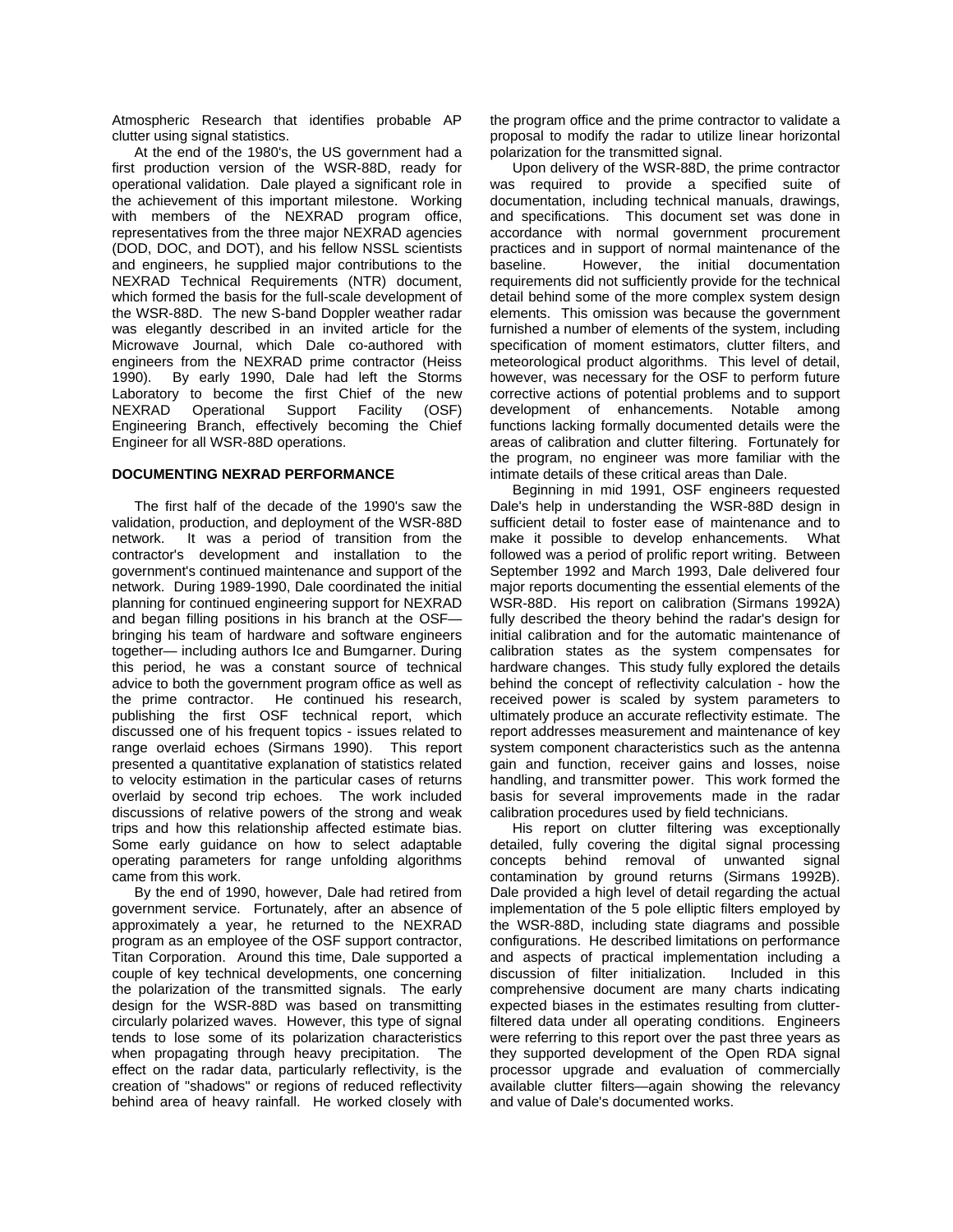In a report on volume coverage pattern analysis (Sirmans 1993A), Dale provided a comprehensive tutorial on methods of estimating moment bias and variance statistics as a function of PRF, antenna scan speeds and available sample numbers. This work has been continually useful as the OSF, now the Radar Operations Center (ROC), team members design and evaluate new scanning strategies for the network radars.

In the spring of 1993, Dale finally turned to a strictly hardware project when he delivered a detailed description of the WSR-88D transmitter modulator function. This document, containing detailed diagrams and circuit theory of operation, has become a foundation and roadmap for ROC engineers designing hardware modifications in support of increasing transmitter reliability and reducing long-term costs.

### **MAINTAINING OUR NATIONAL ASSET**

Throughout the 1990's and into the 21st century Dale has been involved in almost every aspect of keeping the national radar network operating effectively. He served on numerous interdisciplinary teams, including groups devoted to improving calibration and increasing the availability of the WSR-88D transmitter. He was frequently called upon to analyze electromagnetic compatibility issues, working to protect the network from unacceptable interference. Working with OSF engineers, Sirmans helped develop a modification to the radar's receiver, reducing its vulnerability to interference from wireless cable television systems that began to appear in the mid 1990's.

In a significant development, he took the lead in solving the challenging technical problems associated with the addition of a new test bed radar system for the Norman OK location of the OSF and NSSL. His analysis of the issues related to operating two WSR-88D radar within 1000 feet of each other resulted in workable solutions regarding tower placement and heights, frequency selection, and added receiver filters. As a result, the OSF/ROC and NSSL teams have had multiple radar systems available for network support and scientific research, often operating 24 hours per day, with no noticeable mutual interference problems.

In 1994, Dale provided a complete analysis of issues related to the coverage of the Los Angeles radar (Sirmans 1994). He described models used to analyze radar coverage as related to measuring key weather parameters and provided some suggested changes in radar operations. In 1997 and 1998, working with OSF engineers and scientists, he determined the probable causes of various anomalies noted in the WSR-88D spectrum width estimates and proposed corrective actions (Sirmans 1998)

He participated in numerous projects that allowed the WSR-88D to continue working well. Every area benefited from his expertise. He provided key inputs to the specification and validation of new power conditioning equipment deployed network-wide. He conducted evaluations of replacement hardware

components, including the critical receiver analog to digital converters. By the late 1990's, supplies of a key hybrid circuit component had begun to run out and a major chip manufacturer was contracted to produce a replacement. Because the converter has a major impact on receiver performance and moment estimate accuracy, Dale was called upon to design a test program to validate the new parts. He devised a comprehensive approach, working with members of his team at the OSF and the National Reconditioning Center, to validate the performance of the new devices.

Between 1998 and 2001, ROC engineers investigated upgrading the radar's analog intermediate frequency (IF) receiver components with a modern digital receiver. ROC engineers, with essential help from Dale, were able to identify a commercially available system, the Sigmet RVP7 and integrate it into the NSSL research radar. Subsequent tests, supervised by Dale, resulted in the conclusion that such a system could indeed meet WSR-88D requirements (Sirmans 2000). This work later formed the basis for a decision to employ the Sigmet RVP8 14 bit digital receiver and signal processor as the central element in the Open RDA.

It's difficult to identify an area within the WSR-88D where Dale has not provided some level of engineering support. For example, he played a key role in the identification of new methods for maintaining the radome, providing guidance on cleaning processes as well as a specification for new coatings. He also worked closely with ROC engineers who determined the best methods of employing the solar flux measurements as a means of maintaining system calibration (Sirmans 2001).

Recently, Dale assisted ROC scientists and engineers in identifying a newly discovered problem with elimination of overlaid echoes (Steadham 2004). The so called "Ghost Echo" problem was a latent defect not previously noticed in network operations. The issue came to light with deployment of a new volume coverage pattern. Dale and his team determined the problem was associated with a component of the original hardware signal processor slated for replacement under the Open RDA program. The ROC team was able to provide an interim workaround to the problem pending deployment of the ORDA.

### **EMBRACING THE FUTURE**

The NEXRAD program is on the verge of an exciting new phase. With the impending deployment of the Open RDA, which will provide a new signal processing capability as well as a digital receiver. Engineers and scientists can now seriously consider inserting significant processing enhancements. Dale has been involved in the development and evaluation of many of these improvements in support of the NEXRAD Product Improvement Program. Throughout the development of the Open RDA program, he has continuously supported the engineering team. He assisted with investigations into the use of commercially available time domain clutter filters, which were part of the ORDA solution,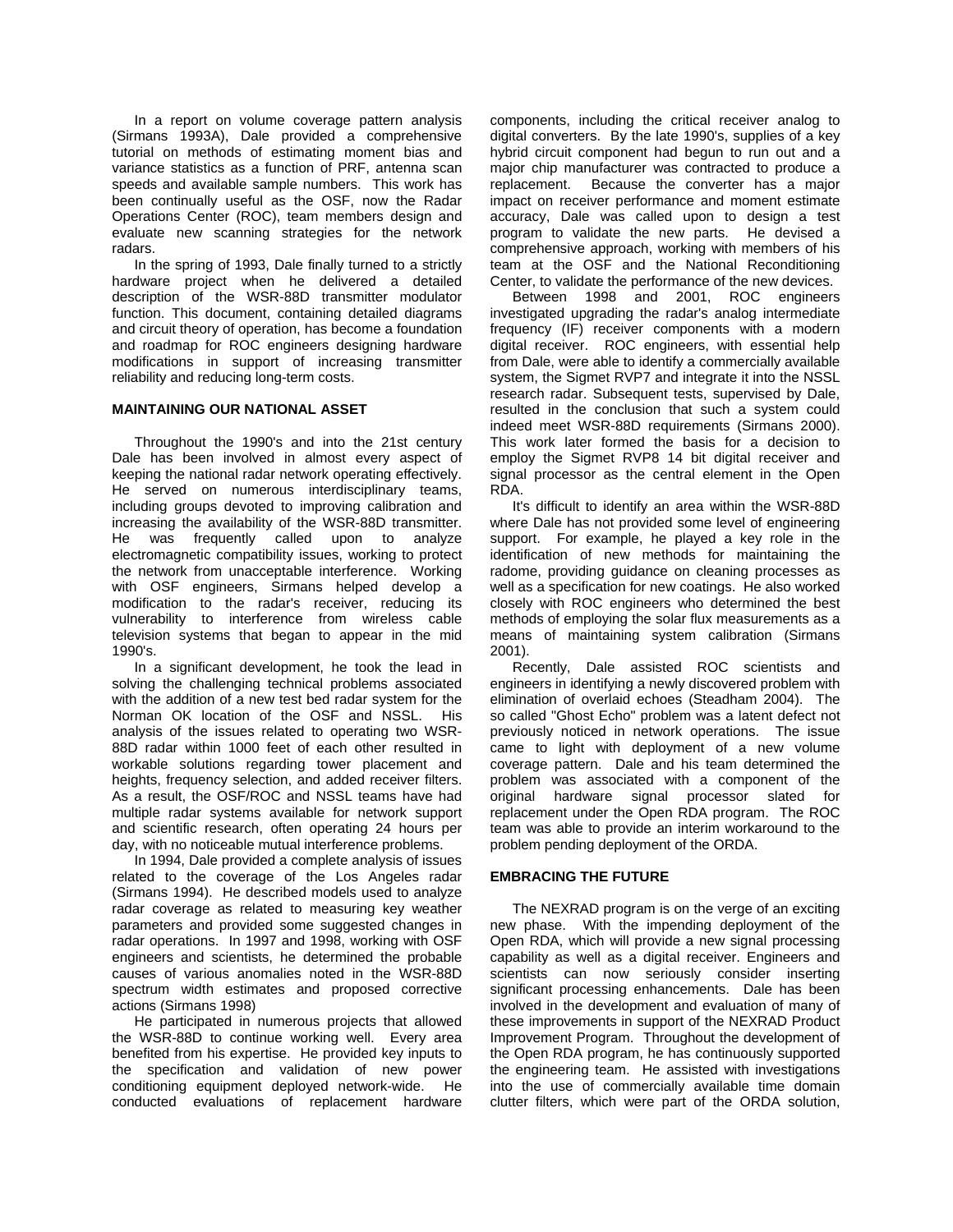identifying areas where the filters did not meet requirements and offering suggestions for mitigating problems. He was a key member of a ROC team that evaluated the contractor's solution, a new spectrally based filter (Ice 2004, 2005). He guided the team in designing simulations and identified important data cases, He assisted with all critical analysis tasks. His background in the development of the original NEXRAD Technical Requirements was crucial to the success of these studies. His participation in ORDA data quality assessment and his identification of possible corrective actions have had a major impact on successful project completion.

Recently, Dale has contributed to research evaluations and has guided program scientists in a number of areas, including the upgrade to dual polarization, analysis of increased data resolution and mitigation of range velocity ambiguities. He contributed to an overview of proposed fine resolution techniques, which promise to improve detection capabilities of the radar system by employing higher resolution data collection methods (Brown 2005). Over the past several years, he was called upon to review proposed methods for increasing the effective number of range samples and also has provided tutorials covering polarization diversity. He continues to advise ROC engineers developing range velocity mitigation techniques for near term deployment in the ORDA environment and recently provided guidance on spectrum width data quality control.

#### **CONCLUSIONS**

Dale Sirmans' career in Doppler weather radar has spanned parts of five decades. Along the way, he contributed to virtually every technical discipline necessary for the success of the NEXRAD program. Dale continues to motivate others, his style is always to quietly support and guide his colleagues, ensuring their success. Individuals who have been his associates, including the authors of this paper, are universally grateful for the opportunity to learn from him. We all look forward to many more years of working with Dale as we move forward into an era of opportunities for improving the WSR-88D network and the discipline of weather radar in general.

#### **REFERENCES**

- Brown, R. A., and J. M. Lewis, 2003, Path to NEXRAD: Doppler Radar Development at the National Severe Storms Laboratory During the 1960's and 1970's, 19<sup>th</sup> International Conference on Interactive Information Processing Systems for Meteorology, Oceanography, and Hydrology.
- Brown, R. A., B. A. Flickinger,, E. Forren, D. M. Schultz, D. Sirmans, P. L. Spencer, V. W. Wood, and C. L. Zeigler, 2005, Improved Detection of Severe Storms Using Experimental Fine-Resolution WSR-88D

Measurements, Weather and Forecasting, Vol. 20, February 2005.

- Doviak, R. J., D. Sirmans, and D. Zrnic, 1976, Resolution of Pulse-Doppler Radar Range and Velocity Ambiguities in Severe Storms, 17<sup>th</sup> Conference on Radar Meteorology.
- Doviak, R. J., D. Sirmans, D. Zrnic and G. B. Walker, 1978, Considerations for Pulse-Doppler Radar Observations of Severe Thunderstorms, Journal of Applied Meteorology, Vol. 17, No. 2, February 1978.
- Doviak, R. J., D. Zrnic, and D. Sirmans, 1979, Doppler Weather Radar, Proceedings of the IEEE, Vol. 67, No. 11, November 1979.
- Heiss, W. H., McGrew, D. L., and Sirmans, D., 1990, NEXRAD: Next Generation Weather Radar (WSR-88D), Microwave Journal, January 1990.
- Ice, R. L., G. T. McGehee, , R. D. Rhoton, D. S. Saxion, D. A. Warde, R. G. Guenther, D. Sirmans, and D. L. Rachel, 2005, Radar Operations Center (ROC) Evaluation of New Signal Processing Techniques for the WSR-88D, 21<sup>st</sup> International Conference on Interactive Information Processing Systems (IIPS) for Meteorology, Oceanography, and Hydrology, AMS, San Diego CA.
- Ice, R. L., R. D. Rhoton, D. S. Saxion, N. K. Patel, D. Sirmans, D. A. Warde, D. L. Rachel, and R. Fehlen, 2004, Radar Operations Center Evaluation of the WSR-88D Open Radar Data Acquisition ORDA) System Signal Processing, 20<sup>th</sup> International Conference on Interactive Information Processing Systems for Meteorology, Oceanography, and Hydrology, AMS Seattle WA.
- Kessler, E., Radar Meteorology at the National Severe Storms Laboratory, 1964 – 1986, Radar in Meteorology, Atlas, D., American Meteorological Society, 1990.
- Sirmans, D., 1987, NEXRAD Suppression of Land Clutter Echo Due to Anomalous Microwave Propagation – Part 1, NSSL Report to NEXRAD JSPO, Revised April 1988.
- Sirmans, D., 1992A, Calibration of the WSR-88D, OSF Technical Report, September 1992.
- Sirmans, D., 1992B, Clutter Filtering in the WSR-88D, OSF Technical Report, October 1992.
- Sirmans, D., 1993A, Site-Unique Volume Control Patterns in the WSR-88D, OSF Technical Report, January 1993.
- Sirmans, D., 1993B, Transmitter Modulator in the WSR-88D, OSF Technical Report, March 1993.